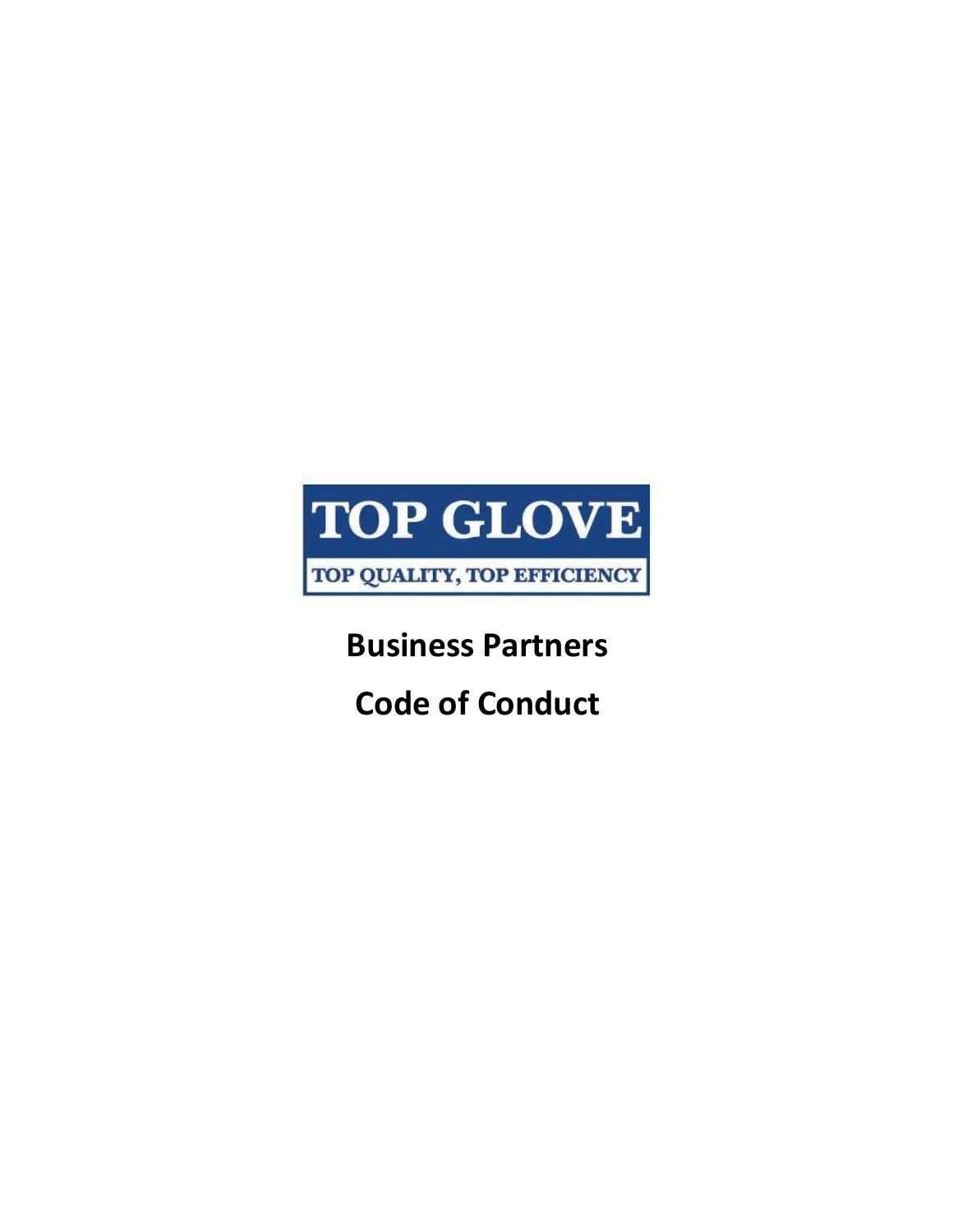

#### **INTRODUCTION**

Top Glove Corporation Bhd is wholly committed to ensuring its business is managed and products are manufactured in a sustainable manner. This is realised through continual engagement and assessment of its business partners based on metrics including how they conserve and improve the natural environment; uplift employee socioeconomic wellbeing; and conduct business ethically and responsibly.

All Business Partners are required to adhere to the principles of the Top Glove Sustainability Policy (hereinafter referred to as "Policy") and this Business Partners Code of Conduct (hereinafter referred to as Code") and adopt practices within their operations and supply chains consistent with the said Policy and Code.

# **SCOPE OF CODE**

- **a.** 'Business Partner' means any current and prospective contractors, vendors, manufacturers, sellers, distributors, service providers including employees, agents and entities, providing goods and services to any operations of Top Glove, its subsidiaries and joint ventures.
- **b.** Top Glove reserves its right to vary and improve this Code from time to time and will make known the aforementioned changes to related business partners if necessary.

# **BUSINESS PARTNER CODE OF CONDUCT**

The following outlines the behaviours and practices which are expected of a Business Partner:

#### **1. Regulations and Compliance**

- a. Comply with all applicable local, national and international laws on human rights, labour, land use, the environment and governance, which are in force in the country or state where its companies are located including but not limited to chemical use and labelling.
- b. Promote good practices in the business/industry/sector within which it operates e.g. good agricultural practices and sustainable tapping practices for natural rubber suppliers.
- c. Provide traceability of materials along the upstream supply chain wherever possible, when requested.
- d. Meet quality and safety requirements, as well as documentation and reporting requirements under applicable laws and in compliance with Top Glove's standards.
- e. Disclose material characteristic, health and safety information in relation to products supplied to Top Glove.
- f. Business partners providing materials or services related to medical devices shall maintain a Quality Management System (QMS) suitable for the products and services provided to Top Glove, which is certified by an accredited third party certification body with the latest version of ISO certification or other authorised requirements, depending on the nature of business and subject to Top Glove's requirements.

# **2. Environmental**

- a. For natural rubber plantations, there should be no new land development in areas classified as:
	- i. High Carbon Stock ("HCS") as defined in HCS Approach ("HCSA")<sup>1</sup>
	- ii. Primary forests, or any area required to maintain or enhance one or more High Conservation Values<sup>2</sup> ("HCVs")
	- iii. Peatlands, regardless of depth
- b. Conduct Integrated HCV and High Carbon Stock (HCS) assessments before any new land development for natural rubber plantation.
- c. Protect biodiversity and wildlife, including rare, threatened, endangered and critically endangered species of

<sup>1</sup> http://highcarbonstock.org/

*Revision 3 [Effective Date: 01072022]* 2 <sup>2</sup> https://www.hcvnetwork.org/about-hcvf/the-six-high-conservation-values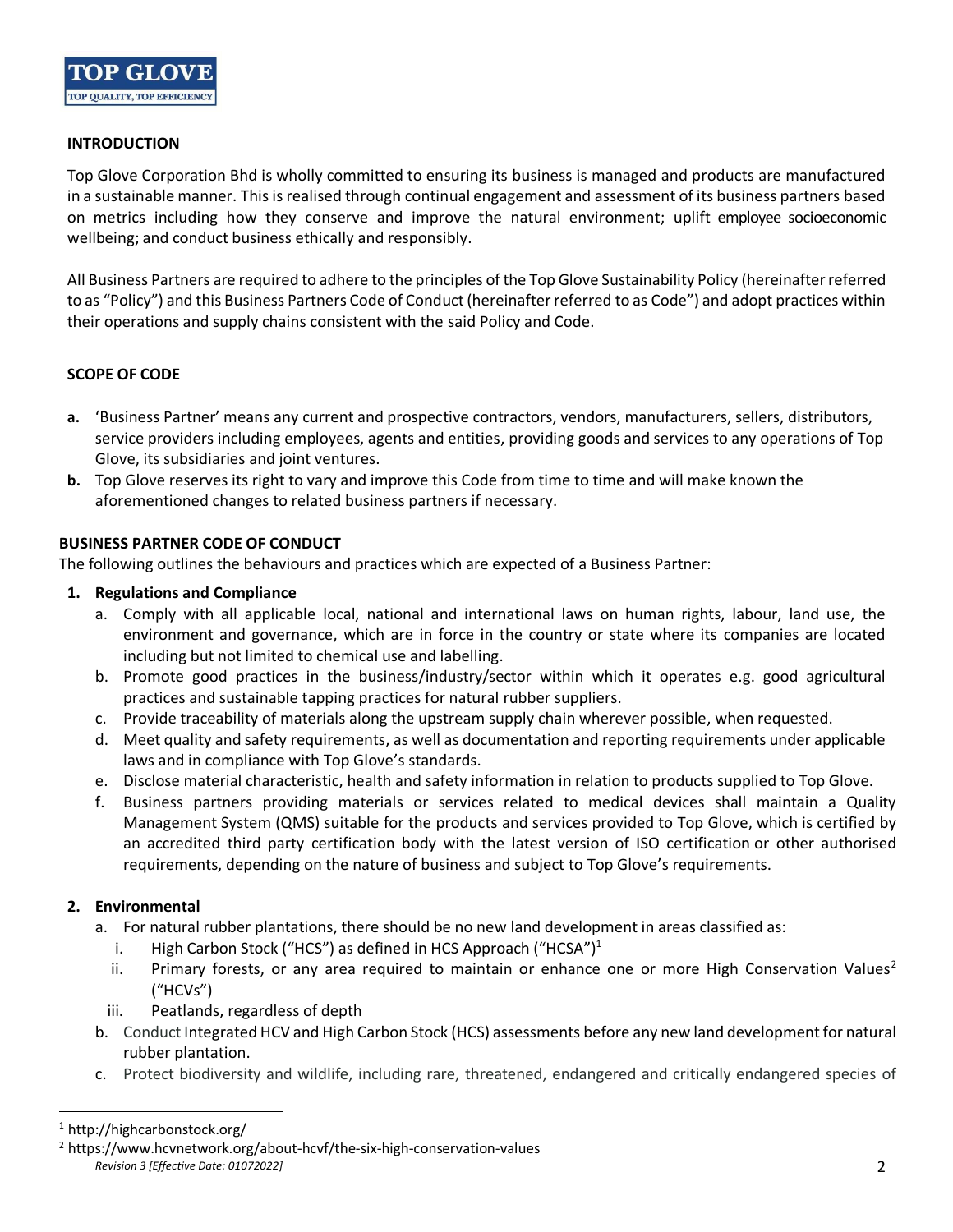**TOP GLOV** TOP QUALITY, TOP EFFICIENCY

flora and fauna.

- d. Establish a No Open Burning Policy in all new and existing operations.
- e. Protection of water quality, preventing water contamination from agricultural and industrial chemicals.
- f. Protect soil quality and prevent erosion, nutrient degradation, subsidence as well as contamination.
- g. Provide products and services that are free from chemical substances prohibited by national, regional, local laws and regulations.
- h. Progressively reduce GHG emissions at existing operations and minimize GHG emissions from new operations.
- i. Improve resource efficiency and minimise waste in the development, production and delivery of products and services through proper waste management practices such as 5Rs (Refuse, Reduce, Repair, Reuse and Recycle) programs**.**

# **3. Social**

- a. Respect and uphold the rights of all employees with the International Labour Organisation's fundamental conventions and the United Nations Guiding Principles on Business and Human Rights (UNGP BHR) as guidance.
- b. Recognise the inherent dignity of an individual and support the Universal Declaration of Human Rights by the United Nations, including prohibiting retaliation against the Human Rights Defenders ("HRD") in accordance to the United Nations Declaration on HRD.
- c. Prohibit of child labour and respect for child rights.
- d. Zero tolerance for forced labour, which includes modern slavery; human trafficking; forced, bonded, indentured or involuntary prison labour.
- e. Prohibit any deductions from any part of employees' wages and withholding any property, identification cards, passports or other travel documents unless provided for by law.
- f. Ensure ethical recruitment including implementing a Zero Cost Recruitment Policy such that prohibits the imposition or collection by its contractors, of any non-mandated/illegal fees, commissions and/or levies from its employees. The services of non compliant contractors will be terminated if found to be doing so.
- g. Ensure there are no restrictions on employees' freedom of movement.
- h. Recognise and respect employees' rights to have freedom of association, collective bargaining, and to form and join trade unions of their choice.
- i. Zero tolerance for harassment and unlawful discrimination at any stage of employment.
- j. Ensure equal opportunities in the workplace and equal pay for equal work that complies with local laws.
- k. Respect for reproductive rights in line with the country's laws.
- l. Prohibit any form of corporal punishment, harassment and abuse.
- m. Ensure that working hours comply and are compensated in accordance with national legislation including overtime hours (which are on a voluntary basis), and that employees have at least one rest day each week.
- n. Maintain records of working hours and wages for all employees.
- o. Ensure that employees are given in writing, in a language that they understand, a description of their duties, information on working hours, rate of pay, leave, and any other terms and condition of employment.
- p. The abovementioned document in (o) shall be signed by both employer and employee.
- q. Ensure all employees are paid a wage equal to or exceeding local minimum wage and are covered by insurance for work-related illness and injuries.
- r. In cases where accommodation is provided to employees, it complies with applicable accommodation laws and regulations including access to safe drinking water and electricity.
- s. Ensure its employees work in a safe environment and are protected from foreseeable job related hazards.
- t. Provide personal protective equipment (PPE) as appropriate to the work being performed free of cost which shall also be replaced if damaged.
- u. Ensure that there are systems in place to assess, identify, prevent, and mitigate potential threats to the health and safety of workers.
- v. Create awareness amongst workers of their right and responsibility to exit the premises and/or stop working without seeking permission in the event of uncontrolled hazards and/or in dangerous situations.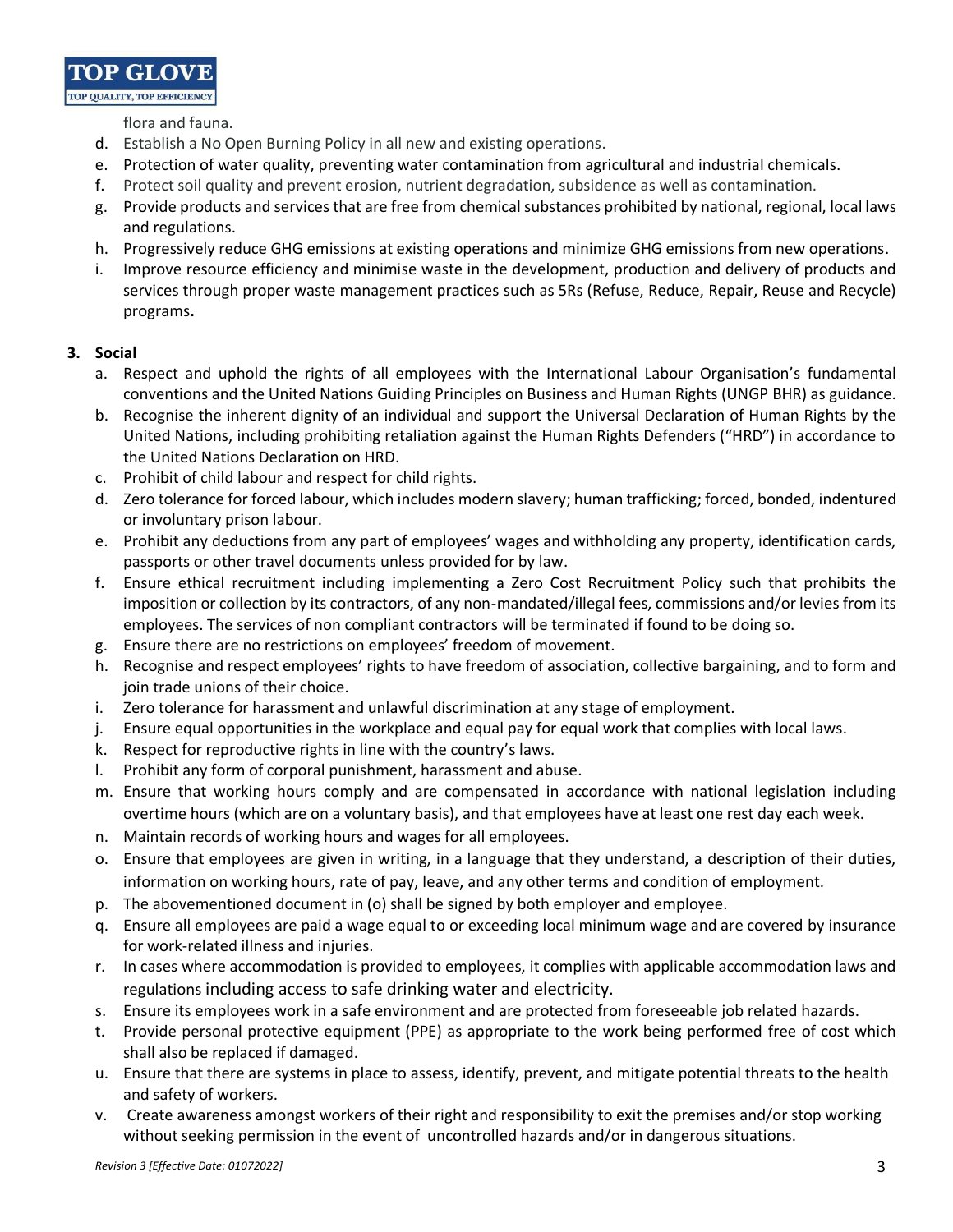

- w. Take all appropriate measures to ensure the stability and safety of the equipment and buildings being used, as well as protect against any foreseeable emergency.
- x. Prohibit highly toxic, bio-accumulative and persistent pesticides. This includes chemicals listed by the following:
	- i. World Health Organisation Class 1A or 1B, Stockholm or Rotterdam Conventions; and
	- ii. Paraquat.
- y. Respect the rights of indigenous peoples and local communities.
- z. Conduct a process of free, prior and informed consent (FPIC) prior to any activities that may affect the rights of indigenous peoples/land owners, and adhere to the outcomes of this process.

# **4. Governance**

- a. Conduct business in adherence to a high ethical standard, adopting honesty, integrity and transparency in business dealings.
- b. Comply with all applicable local, national and international laws and regulations which are in force within the country or state related to zero tolerance for bribery and corruption.
- c. Respect, safeguard and not infringe any intellectual property belonging to Top Glove or third parties. All Intellectual Property shall be managed in a manner that protects intellectual property rights.
- d. Refrain from participating in or tolerating any forms of corruption, bribery, extortion, embezzlement, commission or remuneration; and adhere to Top Glove's Anti-Bribery & Anti-Corruption Policy.
- e. Act in compliance with antitrust or competition laws and regulations concerning practices such as monopolisations, improper trade restrictions, cartels, bids, rigging, unfair business practices or abuse of dominant positions.
- f. Implement appropriate safeguards to protect confidential information and/or intellectual property belonging to their business partners.
- g. Commit to have in place a proper grievance mechanism and whistleblowing measures to allow employees to raise grievances or report wrongdoings in good faith without fear of reprisal and resolve complaints with reference to the UNGP BHR effectiveness criteria and the Top Glove Whistleblowing Procedure.
- h. In the course of or after the termination of this Agreement, shall not disclose, discuss, circulate or misuse any confidential information with friends, family, business partners or the public. All confidential information obtained during the course of business is to be shreded or destroyed in an appropriate manner.

# **5. Compliance with Code**

Business partners shall take the commitments contained within this Code and the Policy seriously and continually engage with their suppliers, contractors or trading partners to ensure compliance.

Top Glove understands that Business Partners may face difficulties in implementing some or all of the above stated requirements. Therefore, Top Glove aims to hold regular engagement sessions with its Business Partners in order to understand their concerns and help resolve the same, towards achieving compliance with this Code. Top Glove (or a 3<sup>rd</sup> party appointed by Top Glove) may carry out announced audits or visits to the Business Partners, their facilities and business practices to verify compliance with this Code and reserves the right to act as stipulated in the Top Glove Sustainability Policy Grievance Handling Protocol in the event chronic noncompliance with any aspect of the Code is found.